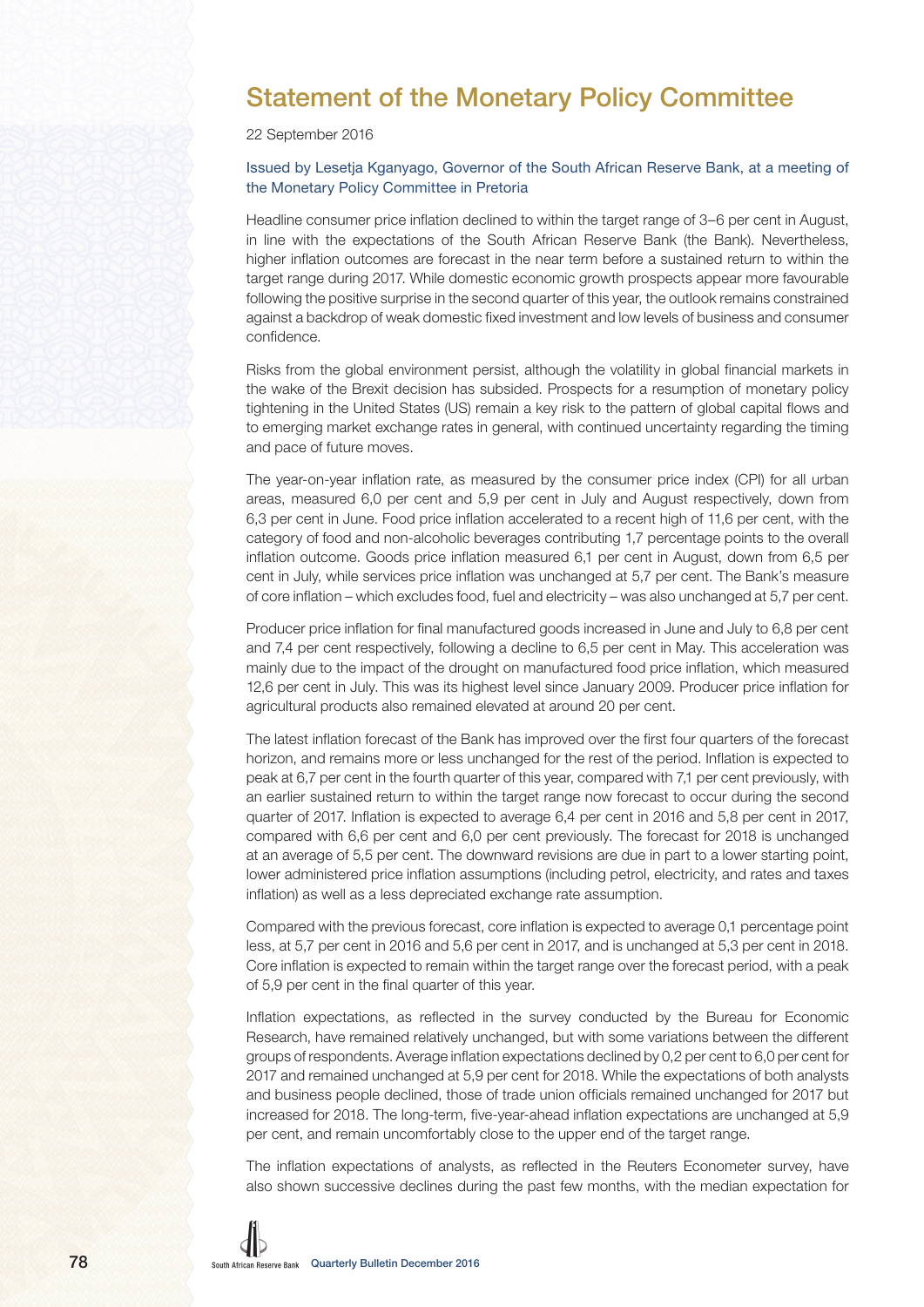inflation to return to within the target range during the second quarter of 2017. The longer-term expectations of market participants implicit in the break-even inflation rates (the yield differential between conventional bonds and inflation-linked bonds) declined further since the previous meeting of the Monetary Policy Committee (MPC), although they remain above the upper end of the inflation target range.

The global growth outlook remains subdued, amid slowing growth in the advanced economies and a general downward revision to forecasts. Although prospects for the US economy remain relatively favourable, outcomes have not been consistently positive, as evidenced by the recent weak consumer expenditure and manufacturing sector data. Nevertheless, labour market conditions have improved and the investment slowdown appears to have bottomed.

Although the short-term impacts of the Brexit vote on the economy of the United Kingdom (UK) have not been as negative as initially feared, growth forecasts have been revised down as concerns persist regarding the longer-term investment outlook. The euro area recovery remains steady but subdued. The Japanese economy remains caught in a deflation and low growth bind, following a weak second quarter.

The recent firmer trend in commodity prices has improved growth prospects for commodityproducing emerging markets in particular, along with more favourable capital inflows. It is unclear how long these positive developments will continue. Indications are that the negative growth cycles in both Russia and Brazil have turned; both countries are expected to record positive, but weak rates of growth in the near term. The Chinese economy appears to have stabilised following concerns about a slowdown earlier in the year, but concerns regarding the financial sector persist.

Given the broadly benign global inflation environment, apart from in some emerging markets, monetary policies have generally remained accommodative, with further loosening or a loosening bias in a number of the advanced economies. A notable exception is the US, where the bias remains for a resumption of interest rate normalisation but the timing remains uncertain. Following the decision of the Federal Reserve yesterday to keep rates unchanged, the market expectation is for the next move to be in December. The data-dependent nature of future decisions means that these prospects are likely to change with new data releases, imparting a degree of volatility to financial markets and to global capital flows. The US policy rate trajectory is still expected to be moderate.

The exchange rate of the rand has been affected by these global events, but has also been impacted by domestic fundamentals and political developments. Since the previous meeting of the MPC, the rand has traded in a range of R13,28 and R14,73 against the US dollar – and has appreciated by 6,3 per cent against the US dollar, by 4,3 per cent against the euro, and by 5,2 per cent on a trade-weighted basis.

The rand initially appreciated markedly in line with other emerging market currencies as the chances of US Federal Reserve tightening receded in August following disappointing labour market data. At that stage, the rand recorded its strongest level since October 2015. This trend was reversed following increased domestic risk perceptions, which were also reflected in rising domestic government bond yields. More recently, the rand has been positively affected by the stronger gross domestic product (GDP) growth outcome and a significant narrowing of the current account deficit, following a sizeable trade account surplus in the second quarter. Although this may in part reflect a delayed adjustment to the depreciated exchange rate of the rand, the trade surplus is not expected to be sustained at similar levels in the coming months.

The marked appreciation of the rand during the past few days appears to be driven by expectations of unchanged US monetary policy as well as by speculation regarding possible purchases of the rand related to a major M&A transaction. The rand, however, remains vulnerable to future changes in the US monetary policy stance, domestic political developments as well as to the risk of a possible ratings downgrade later in the year. Nevertheless, the upside risk to inflation from the exchange rate appears to have moderated somewhat.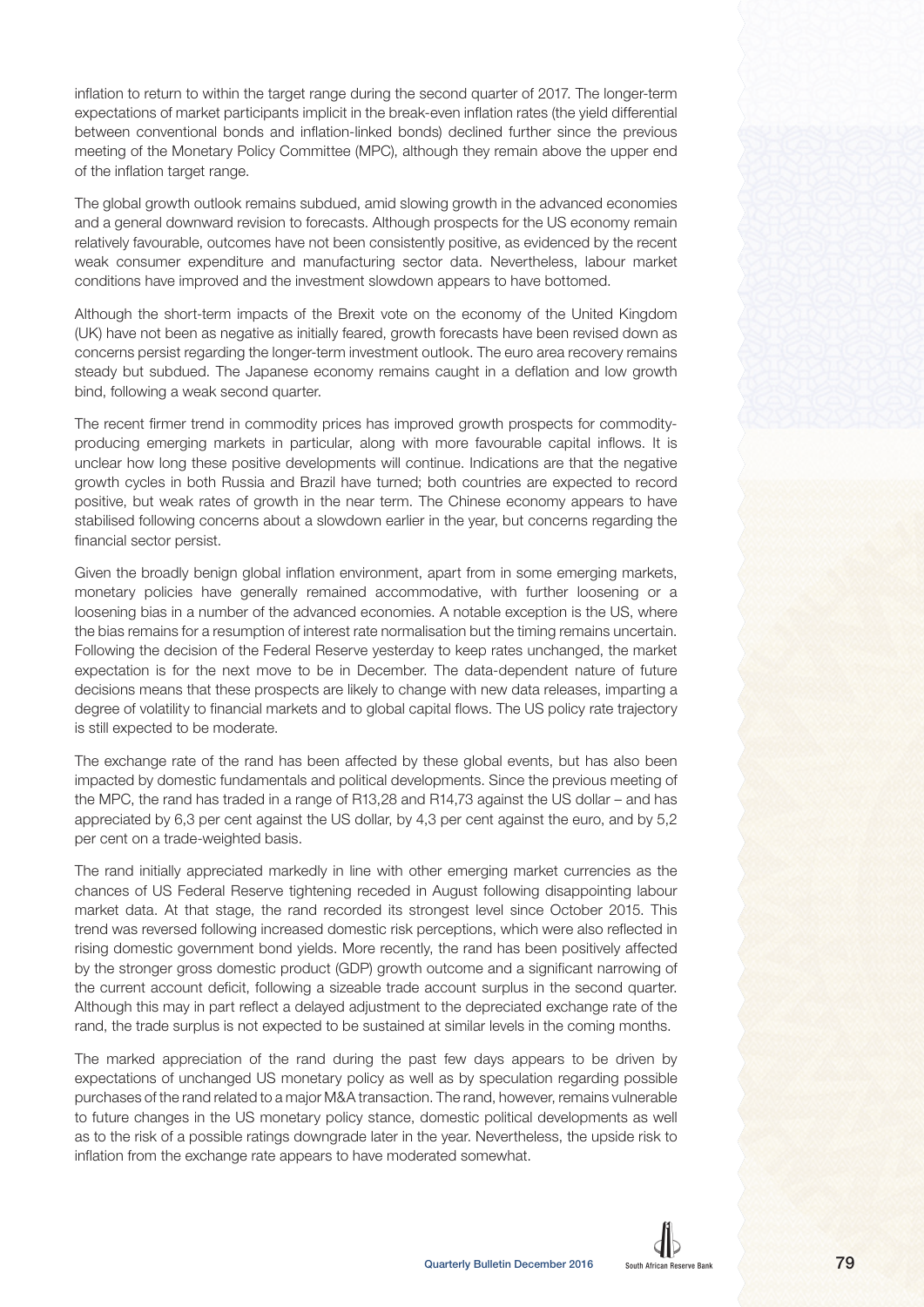The domestic economy remains weak despite the positive growth surprise in the second quarter of 2016, when an annualised growth rate of 3.3 per cent was recorded. This was driven by a rebound in the primary sector and a surge in real exports. Mainly as a result of the higher starting point, the Bank's forecast for economic growth for 2016 has been revised upwards: from 0 per cent to 0,4 per cent. The forecasts for the next two years have been increased too, albeit marginally by 0,1 percentage points, to 1,2 per cent and 1,6 per cent respectively. Estimates of potential output growth are unchanged, implying a persistence of below-potential growth. The trend in the Bank's composite leading indicator of economic activity remains indicative of subdued growth.

While the second quarter growth performance was more favourable, data for July suggest that this improvement is unlikely to be sustained in the third quarter. Both the mining and manufacturing sectors recorded negative month-to-month growth rates in July, and the Barclays Purchasing Managers' Index (PMI) declined sharply in August following five consecutive months above the neutral 50-point mark. Stresses are also evident in the construction sector, with a further sharp decline in building plans passed during July.

A key constraint to the growth outlook remains the sluggish state of domestic gross fixed capital formation, which contributed negatively to GDP growth during the first two quarters of this year. In the second quarter of 2016, domestic fixed investment contracted in both the private and the public sectors (including government and public corporations). Private-sector fixed investment has recorded negative or zero growth for six consecutive quarters, reflecting low levels of business confidence. The Rand Merchant Bank/Bureau for Economic Research (RMB/ BER) business confidence index remains below the neutral level despite an improvement in the third quarter.

This adverse investment climate and rising costs have contributed to the further deterioration in employment prospects, particularly in the mining and manufacturing sectors. The official unemployment rate increased to 26,6 per cent in the second quarter, from 25,0 per cent a year earlier. The increase in employment that was recorded in the second quarter was almost entirely attributable to temporary employment opportunities related to the municipal elections.

Consumption expenditure by households remains weak, despite a return to positive growth following the first-quarter contraction. The annualised growth of 1,0 per cent suggests that consumers remain under pressure. Durable goods consumption continued to contract in the second quarter and is consistent with the further decline in the First National Bank/Bureau for Economic Research (FNB/BER) consumer confidence index. In July, retail trade sales declined further, in contrast to positive wholesale trade sales. Domestic new vehicle sales continued their negative trend in July and August, while exports of motor vehicles have remained robust.

The outlook for consumption expenditure growth is expected to remain constrained given the unfavourable employment outlook, the absence of significant positive wealth effects, and the slow pace of growth in the real disposable income of households. Average wage growth and wage settlement rates have declined slightly, but there are risks of increases in excess of inflation and productivity gains.

Credit extension to households continues to contract in real terms, likely driven by both supplyand demand-side considerations. However, there has been a moderate increase in mortgage credit extension. As before, growth in credit extension to the corporate sector has been more resilient but below its recent peaks.

Food prices remain a significant driver of inflation given the persistent drought, although longrange weather forecasts suggest improved rainfall prospects in the coming months. Food price inflation is still expected to reach a peak in the fourth quarter of this year, at around 12,3 per cent, slightly lower than forecast previously. Spot and futures prices of wheat and maize have declined in recent weeks, but meat prices are expected to rise further as farmers restock their herds. Global food price inflation has increased, mainly due to an acceleration in the price of sugar.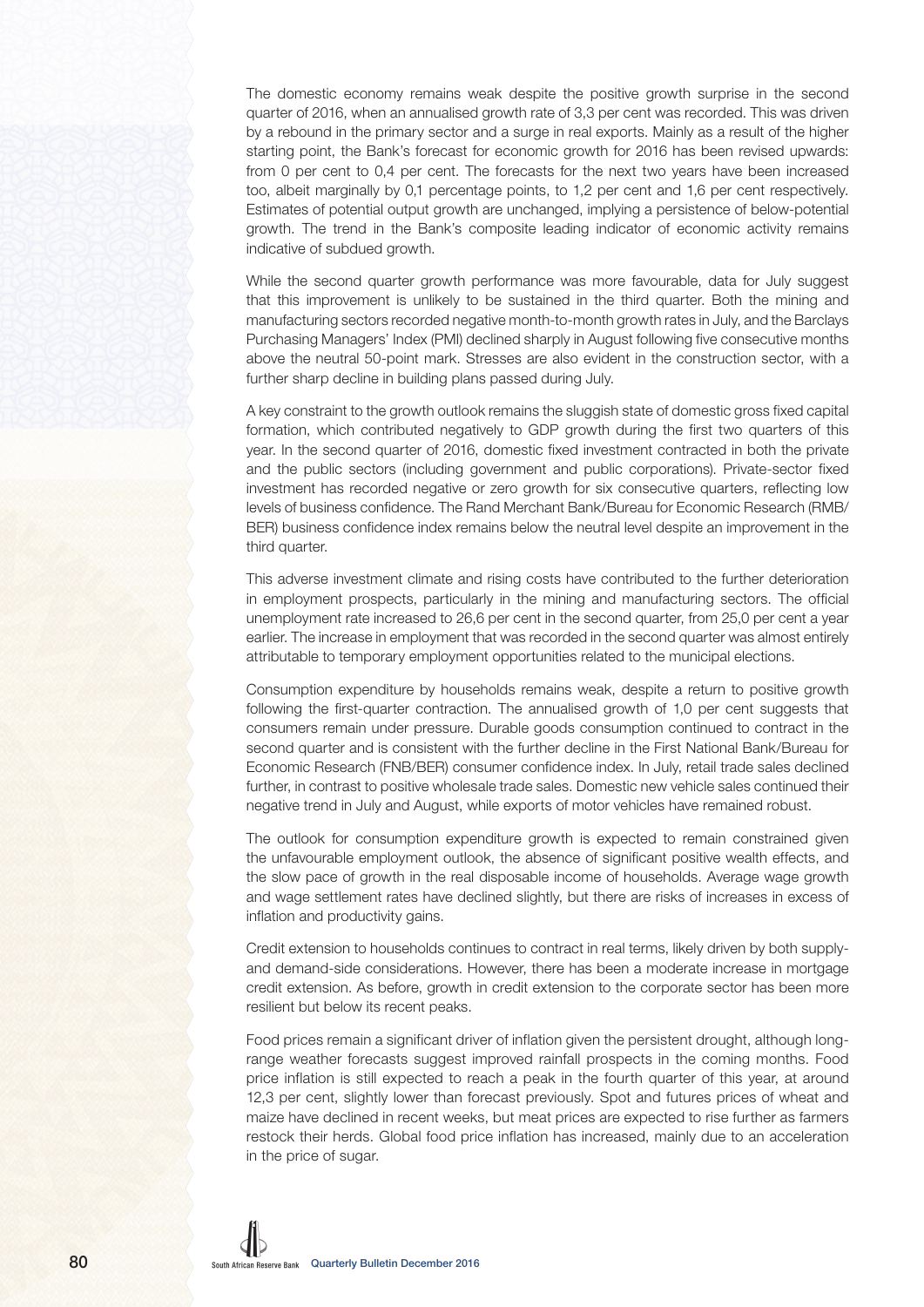International oil prices have fluctuated between US\$40 and US\$50 per barrel for the past six months, amid uncertainty relating to a possible supply freeze by the Organization of the Petroleum Exporting Countries (OPEC). The assumption for Brent crude oil in the Bank's forecasting model is unchanged, and assumes a moderate increase over the forecast period. After two consecutive months of price declines totalling R1,17 per litre, the domestic petrol price is expected to increase in October due to adverse movements in both the exchange rate and international product prices.

The MPC has noted improvements in the expected inflation trajectory during the course of the year. Apart from the tighter stance of monetary policy, this has also been driven by lower starting points, as inflation surprised at times on the downside, and changed assumptions underlying the forecast. The expected peak in headline inflation is notably lower, and an earlier return to within the target range is also expected. Most of the changes have been for the current and coming year, whereas the changes in the forecast for 2018 have been marginal. Changes to the core inflation forecast have been less pronounced, but it is no longer expected to breach the upper end of the target range. Despite these improvements, the longer-term inflation trajectory remains uncomfortably close to the upper end of the target range, with high wage settlement rates and inflation expectations contributing to this persistence.

The MPC assesses the risks to the inflation forecast to be more or less balanced at this stage. The current level of the rand is stronger than that implicit in the forecast, and, in conjunction with continued low levels of pass-through from the rand to inflation, the risks are assessed to have moderated somewhat. However, some of the positive factors impacting on the rand may be temporary, and the currency remains vulnerable to both domestic and external shocks.

The other major risk to the inflation outlook relates to food prices. The forecast still expects food prices to peak in the final quarter of this year. The future trajectory of these prices will be highly dependent on the normalisation of rainfall in the coming months. Favourable weather patterns could see food price inflation falling faster than that implicit in the forecast.

Despite the improved growth performance in the second quarter, the growth outlook remains constrained, as reflected in the more or less unchanged outlook for the next two years. The MPC assesses the risk to the growth forecast to be broadly balanced as growth prospects remain dependent on global conditions, the implementation of structural reforms as well as changes in business and consumer confidence.

Given the improvements in the inflation forecast, the weak domestic economic outlook and the assessment of the balance of risks, the MPC has unanimously decided to keep the repurchase rate unchanged at 7,0 per cent per annum.

The MPC remains concerned about the overall inflation trajectory which remains in the upper end of the inflation target range. The MPC is of the view that, should the current forecasts transpire, we may be close to the end of the tightening cycle. The MPC is aware that a number of the favourable factors which have contributed to the improved outlook can change very quickly, resulting in a reassessment of this view. The bar for monetary accommodation, by contrast, remains high, as the MPC would need to see a more significant and sustained decline of the inflation trajectory to within the inflation target range.

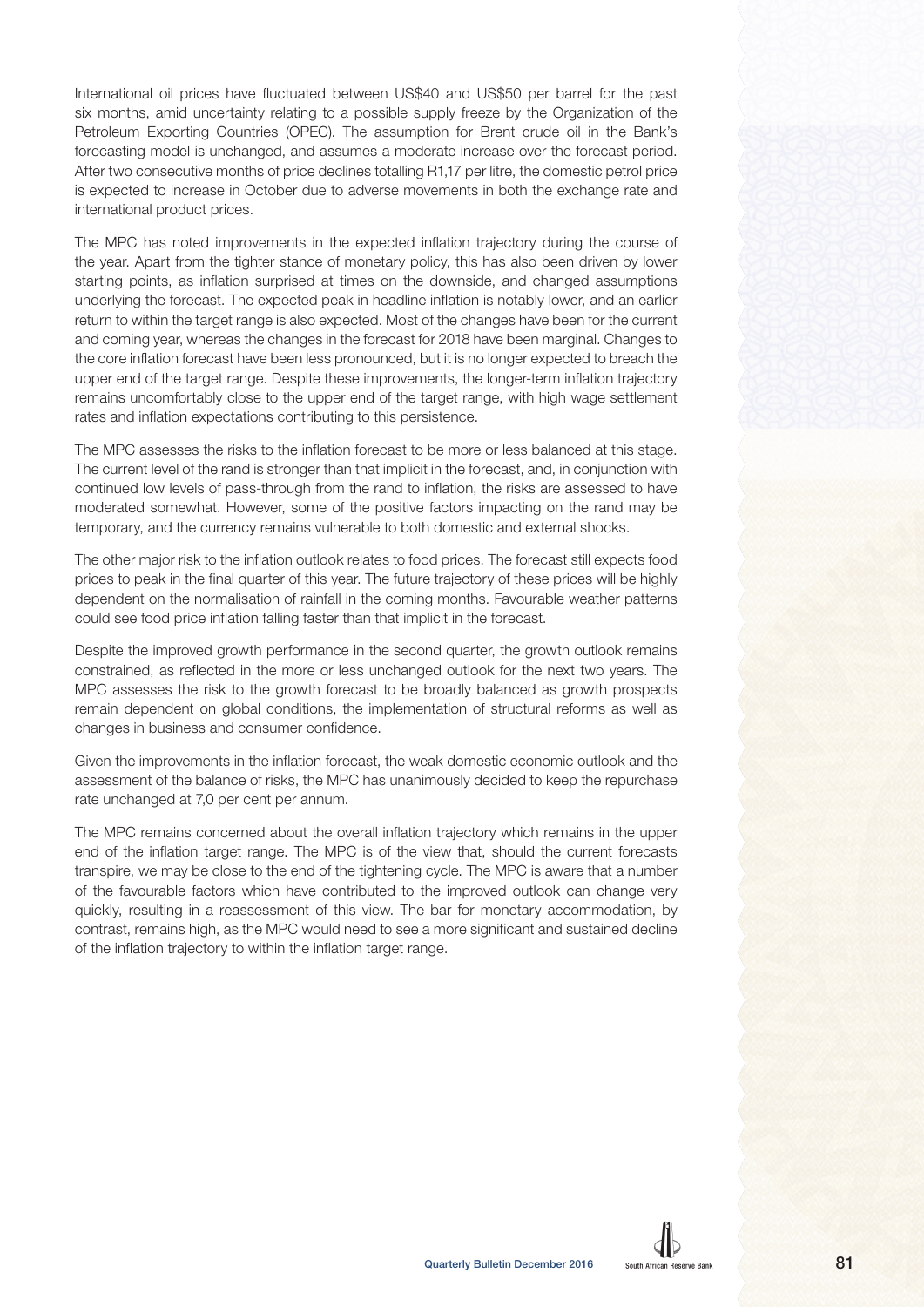## Summary of assumptions: Monetary Policy Committee meeting on 22 September 2016\*

#### 1. Foreign-sector assumptions

|    | Percentage changes (unless otherwise indicated)                   |      | Actual |         |      | Forecast  |         |
|----|-------------------------------------------------------------------|------|--------|---------|------|-----------|---------|
|    |                                                                   | 2013 | 2014   | 2015    | 2016 | 2017      | 2018    |
| 1. | Real GDP growth in South Africa's major trading-partner countries | 3,0% | 3,1%   | $2,8\%$ |      | 2,7% 2,9% | 3,1%    |
|    |                                                                   |      |        |         |      | $(3,0\%)$ | (3,3% ) |
|    |                                                                   |      |        |         |      |           |         |
|    |                                                                   |      |        |         |      |           |         |
|    |                                                                   |      |        |         |      |           |         |
|    |                                                                   |      |        |         |      |           |         |
|    |                                                                   |      |        |         |      |           |         |
|    |                                                                   |      |        |         |      |           |         |
|    |                                                                   |      |        |         |      |           |         |
|    |                                                                   |      |        |         |      |           |         |
| 6. |                                                                   |      |        |         |      |           |         |
|    |                                                                   |      |        |         |      |           |         |
| 7. |                                                                   |      |        |         |      |           |         |
|    |                                                                   |      |        |         |      |           |         |

#### 2. Domestic-sector assumptions

|    | Percentage changes (unless otherwise indicated) |       | Actual |      |                                                                                                                                                                                                                                                  | Forecast |      |
|----|-------------------------------------------------|-------|--------|------|--------------------------------------------------------------------------------------------------------------------------------------------------------------------------------------------------------------------------------------------------|----------|------|
|    |                                                 | 2013  | 2014   | 2015 | 2016                                                                                                                                                                                                                                             | 2017     | 2018 |
| 1. |                                                 | 3,8%  | 1,8%   | 0,2% | 1,5%                                                                                                                                                                                                                                             | 1,0%     | 1,0% |
|    |                                                 | 8,7%  |        |      |                                                                                                                                                                                                                                                  |          |      |
|    |                                                 |       |        |      |                                                                                                                                                                                                                                                  |          |      |
|    |                                                 | 11,8% |        |      |                                                                                                                                                                                                                                                  |          |      |
|    |                                                 |       |        |      |                                                                                                                                                                                                                                                  |          |      |
|    |                                                 | 8,7%  |        |      |                                                                                                                                                                                                                                                  |          |      |
|    |                                                 |       |        |      |                                                                                                                                                                                                                                                  |          |      |
| 3. |                                                 | 2,0%  |        |      | $\begin{array}{c cccc} 6,7\% & 1,7\% & 5,1\% & 6,7\% & 7,3\% \\ & & & & & \\ 7,2\% & -10,7\% & 1,0\% & 7,0\% & 7,9\% \\ & & & & & \\ 7,2\% & 9,4\% & 9,3\% & 7,7\% & 8,0\% \\ & & & & & \\ 1,7\% & 1,5\% & 1,4\% & 1,5\% & 1,7\% \\ \end{array}$ |          |      |
|    |                                                 | 5,00  | 5,57   | 5,89 | 6,91                                                                                                                                                                                                                                             | 7,00     | 7,00 |

The figures in brackets represent the previous assumptions of the Monetary Policy Committee.

\* For an explanation of foreign-sector assumptions and domestic-sector assumptions, see pages 90 and 91.